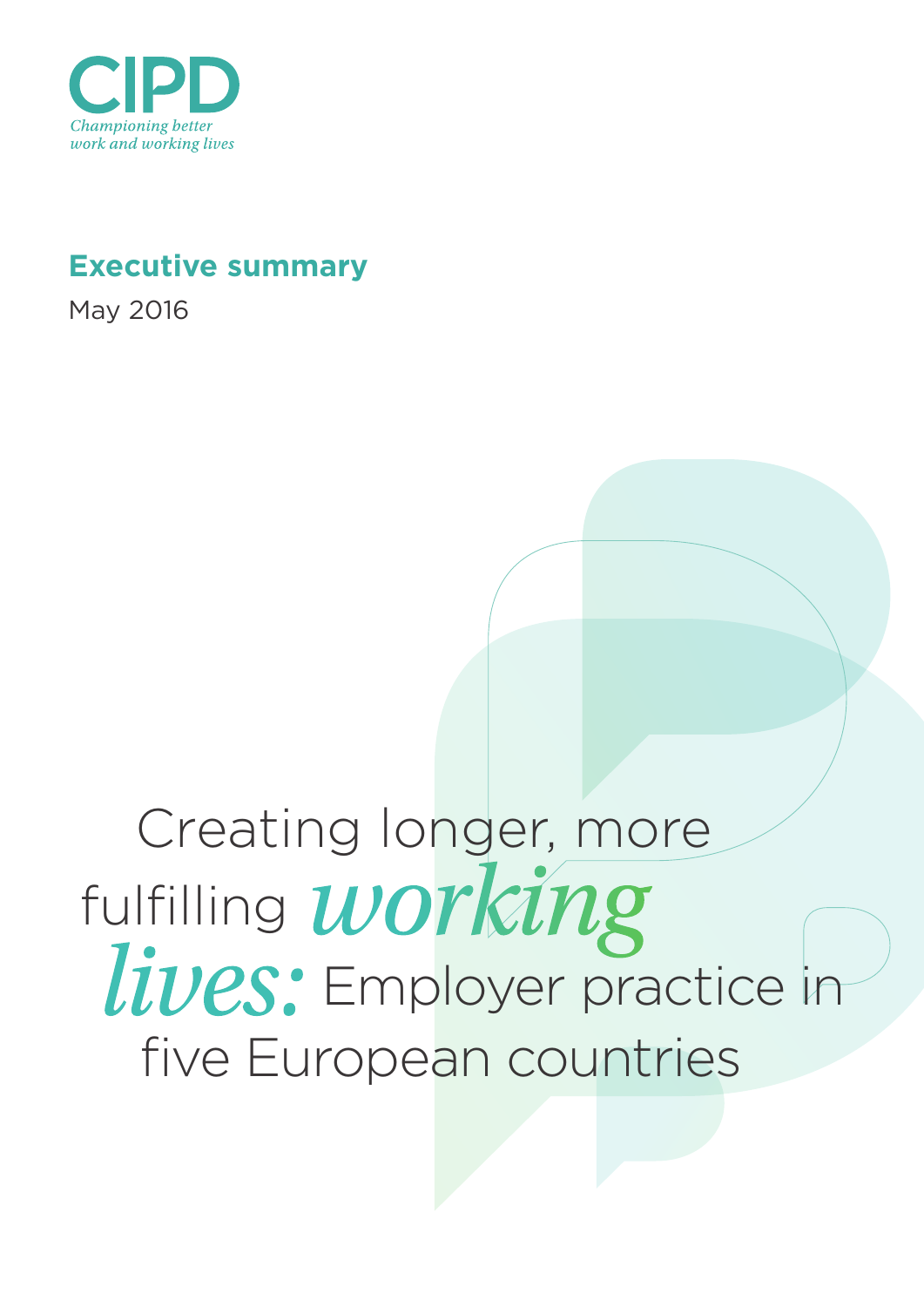The CIPD is the professional body for HR and people development. The not-for-profit organisation champions better work and working lives and has been setting the benchmark for excellence in people and organisation development for more than 100 years. It has 140,000 members across the world, provides thought leadership through independent research on the world of work, and offers professional training and accreditation for those working in HR and learning and development.

## **About IES**

IES is an independent, apolitical, international centre of research and consultancy in HR issues. It works closely with employers in all sectors, government departments, agencies, professional bodies and associations. IES is a focus of knowledge and practical experience in employment and training policy, the operation of labour markets, and HR planning and development. IES is a not-for-profit organisation.

# **Acknowledgements**

This report is the culmination of a CIPD research project, carried out by IES on behalf of the CIPD, investigating how employers can best manage an increasingly older workforce in the context of their health and well-being and care responsibilities. It is a comparative study covering five European countries: the Czech Republic, Denmark, France, Germany and the UK. The team at IES who co-ordinated the research was led by Andrea Broughton. The researchers in the five countries included Jakob Falk Bom, Anna Fohrbeck, Renata Kyzlinková, Štěpánka Lehmann, Frédéric Turlan and Katrin Vitols. Rachel Suff, Ben Willmott, Mark Beatson and Dianah Worman provided helpful comments throughout and drafted the employer-focused policy recommendations.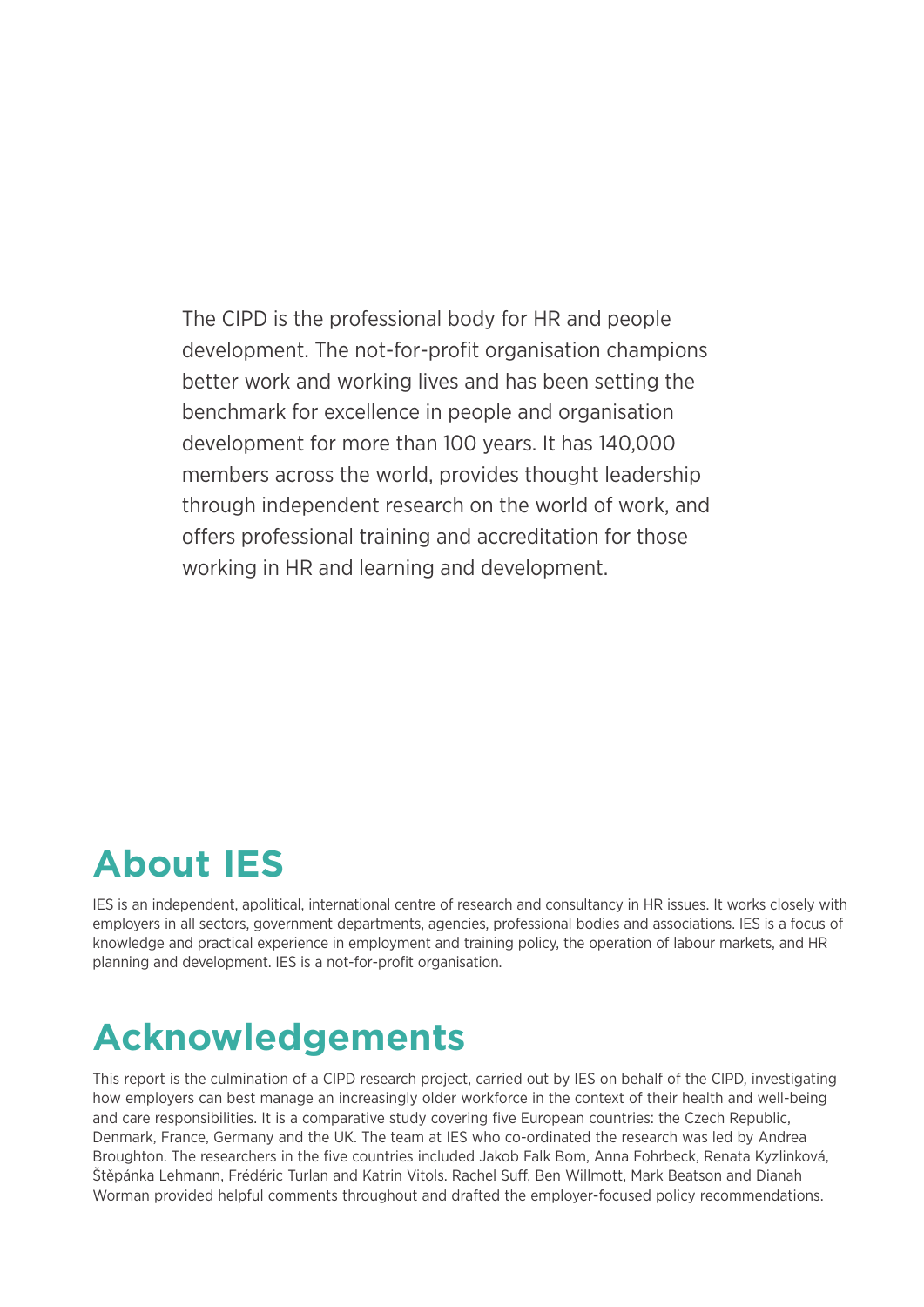### **Executive summary**

#### **Background**

The increasing age of Europe's population and workforce has become a major policy focus, both in the UK and at European level, over the past few years. The fact that an ever-greater proportion of Europe's workers are classified as older workers creates a number of challenges in the area of employment and social policy. These include an increasing strain on pension systems, in particular in countries that operate 'pay-asyou-go' arrangements, where those in work fund the pensions of those who have retired

From an employment point of view, one challenge – and opportunity – is how to optimise older workers' active participation in the labour market and extend their working lives. An ageing and slowly growing population means that European employers cannot rely on large numbers of young people entering the labour market and they will increasingly need to tap into the skills and talents of older workers to boost productivity. Employers need to develop an appropriate and attractive employment offering for older workers that addresses a wide range of workplace factors, not only to increase their labour market participation for economic reasons but to enable people to carry on leading fulfilling lives with an element of work if they wish.

Workers in particularly difficult or dangerous jobs tend to retire earlier than their counterparts in other types of work, but the majority of individuals work in jobs that could be continued well beyond 50 – and 60 – with a little thought and some adjustments to tasks and work environment. Other challenges faced by older workers include a lack of opportunities to retire gradually, exclusion from training and negative perceptions of older people among the workforce as a whole.

In this report, we focus on the main policy and practice issues that national governments and employers need to consider if they wish to retain their older workers in some key areas, such as:

- health and well-being
- support with caring responsibilities
- working time
- managing retirement
- countering prejudice and fostering an age-diverse culture.

This research examines the policy frameworks and initiatives on offer to support older workers in five European countries: the Czech Republic, Denmark, France, Germany and the UK. In order to carry out a comparative analysis, these countries were chosen for their different industrial relations, employment and social welfare systems (including pensions systems) in addition to their contrasting social and cultural norms, collective bargaining structures and social dialogue cultures.

#### **National government measures to support older workers**

The national governments of all five countries in this study have been proactive to varying degrees in supporting older workers to remain in the labour market for longer. National policy measures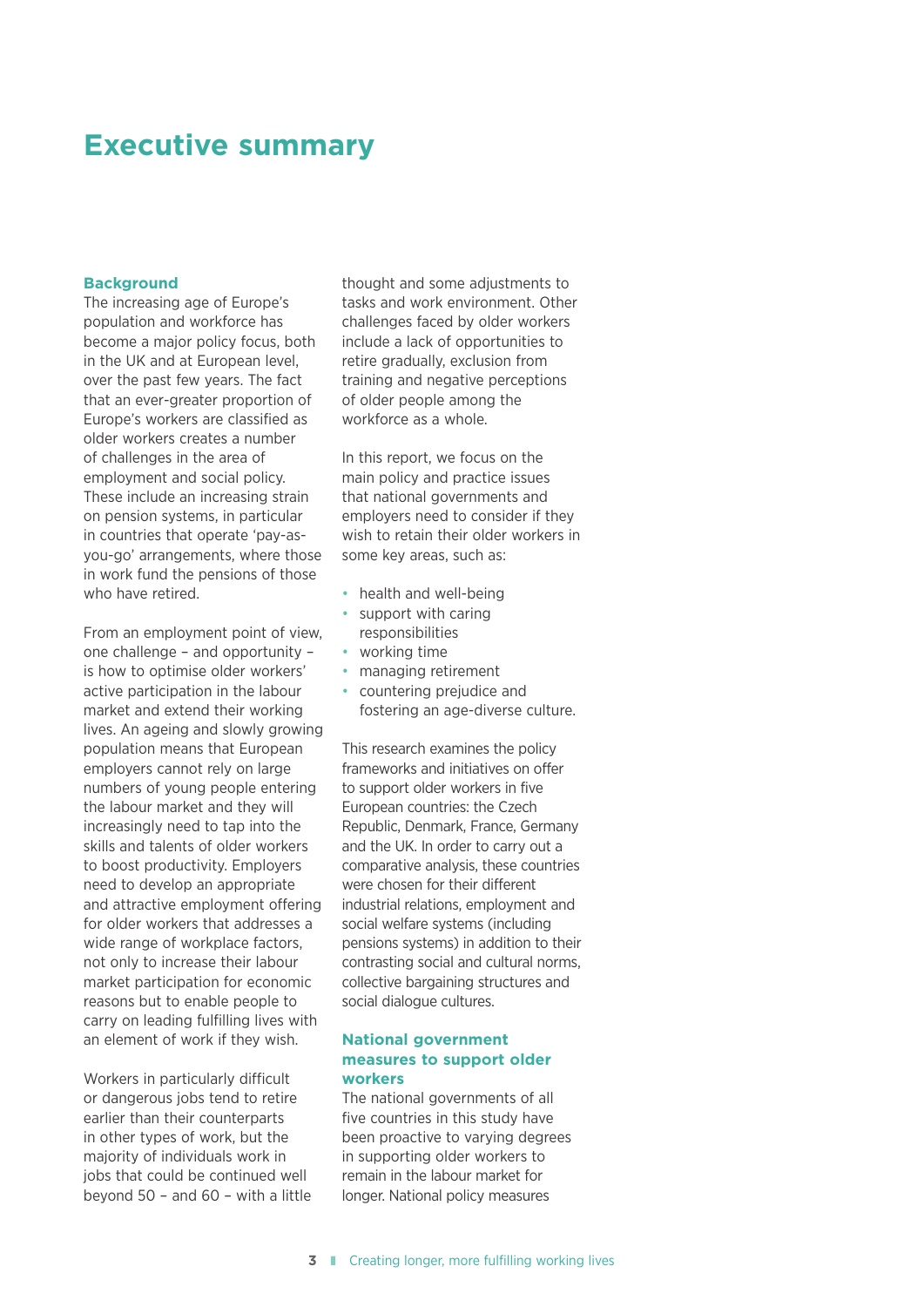include legislation, working groups to look at the issue of older workers (Czech Republic), initiatives to encourage employers to retain older workers and measures to curb early retirement and to ease the transition into retirement. Some of the initiatives in place across the five countries may not be tailored directly to older workers but tend to be available to all workers. However, in practice many such initiatives benefit older workers in particular. In other cases, there are measures specifically targeted at older workers: in Denmark, for example, the initiative 'Better Work Life for Older Workers' gives companies guidance on how to put into place a series of meetings, mapping exercises and clarification activities aimed at retaining employees aged 55 and over.

Other approaches include 'Initiative 50 plus' (www.perspektive50plus. de), created in Germany in 2006. The initiative was developed in parallel with legislative measures to gradually increase the retirement age, and summarised existing and new measures to improve employment opportunities for older people. In France, the Government has adopted a legislative approach to encourage the labour market participation of older workers. Measures introduced over the past decade focus on issues such as pensions and retirement, with a restriction on early retirement in the public sector.

In the UK, meanwhile, the former Coalition Government launched its 'Fuller Working Lives Initiative' in 2014, setting out a framework for action to bring about change to enhance older people's well-being and an adequate retirement income, as well as a more productive labour market. The current government is progressing this agenda, and the framework sets out the actions it has taken, and intends to take, to help people benefit from fuller working

lives. The Coalition Government also created the former role of a Business Champion for Older Workers, tasked with fostering cultural change regarding later-life working, which resulted in recommendations to government to retain, retrain and recruit older workers. In 2014, the Government extended the statutory right to request flexible working to all employees, a measure which it is hoped will help older workers to manage a more flexible route into retirement in terms of their working hours. Phased retirement has been a feature of the UK employment landscape for some years, although access to such an arrangement is dependent on individual employers providing and promoting it.

Further, in 2015 the Government introduced a 'Fit for Work' service. Although available for all employees and not targeted at older workers, the service will nonetheless support this group of workers and will give workers with long-term health problems the support they need to stay in or return to work, including free GP (doctor) referral for an occupational health assessment for employees who have reached, or expect to reach, four weeks' sickness absence. Employers can also refer employees after four weeks' absence. The UK Government's well-established Age Positive initiative (www.gov.uk/government/ collections/age-positive) brings together resources to support employers on effectively managing an ageing workforce, including an employer toolkit that gives guidance to managers of older workers in areas such as recruitment, retraining and retention, legal requirements, knowledge management and flexible working arrangements.

#### **Social partner involvement**

Many European countries have a strong tradition of social partnership – that is, groups such as government and employer and employee bodies, such as trade unions, working co-operatively to develop and implement employment policies at a national and sectoral level. The extent to which the social partners are involved in measures to support older workers depends on the overall role and engagement of the social partners in policymaking in the individual countries. In Germany, social partners play an active role in policies to support older workers via input into tripartite forums (involving government and employer and employee representative bodies) and the conclusion of agreements at sectoral and company level. In contrast, in the Czech Republic examples of social partner involvement in this issue at sectoral level are rare, although there is an example in the textiles sector.

In France, the Government adopted legislation in December 2008 obliging the social partners to conclude company agreements on the employment of older workers. This means that the issue is now on the agenda for company-level negotiations, although there is some discussion as to how meaningful these discussions are in reality. In the UK (where there is not such a strong tradition of social partnership at a national level), trade unions and employers are still involved in a range of policy initiatives aimed at supporting older workers, albeit in a more limited capacity than in some other countries, with many measures developed and implemented at a workplace level. Further, trade unions and the Trades Union Congress (TUC), as well as thirdsector organisations such as Age UK, the Age and Employment Network (TAEN), which is now part of the Shaw Trust, and the Age Action Alliance play a notable and proactive role in supporting older people in the labour market. Many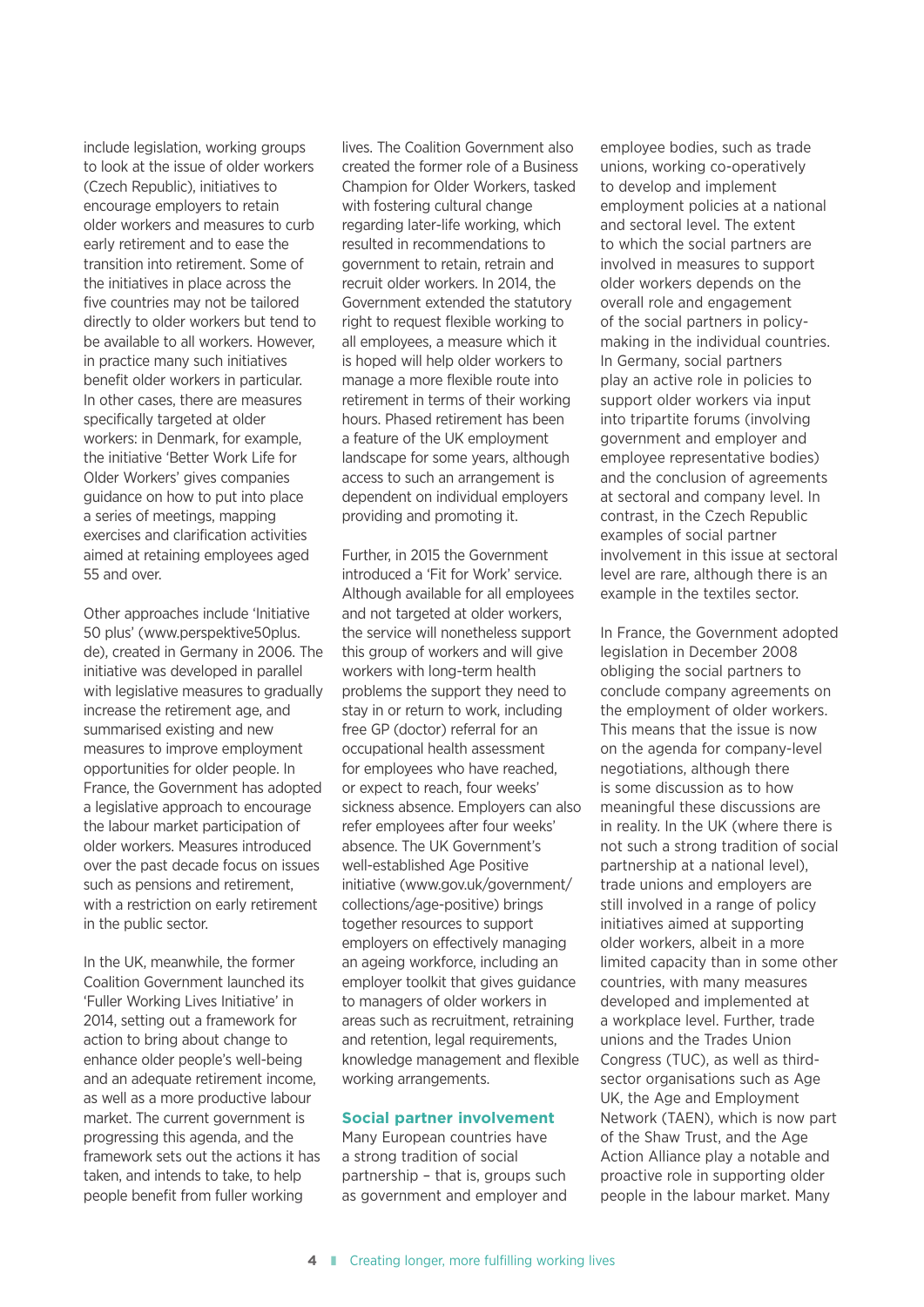of these bodies actively campaign in this area and seek to exert positive influence on the support provided to older workers through approaches such as awarenessraising and the development and dissemination of guidance material.

#### **Innovative organisation-level policies to support older workers**

More and more employers are becoming aware of the need to retain their older workers and there are many examples of interesting initiatives undertaken by individual organisations across the five countries studied in this research. For many employers, the business case for retaining older workers is growing and this is evident in all of our case studies. In Denmark, for example, an increasing number of companies are turning their attention to how they can retain their older workers. Some Danish employers have formal policies and research has found that the majority of companies have some sort of arrangements in place for their older workers. Many companies hold 'senior conversations' with their older employees which examine the individual's plans for the future. The conversation covers issues such as job content, working time, personal and professional development goals, strengths and development needs, future challenges, and thoughts on how the company can best support them. The rationale is that by undertaking individual and tailored senior conversations, the employer can make the right adjustments and thus prevent the loss of a valuable employee.

In the Czech Republic, meanwhile, Škoda Auto's 'senior programme' is rooted in a company-level collective agreement negotiated between management and trade unions on an annual basis. The collective agreement includes six

basic provisions concerning the working conditions of employees who have worked for the company for a continuous period of 30 years. These are aimed at retaining active employees in active employment and sustaining and supporting the health of employees and include provision for the transfer of senior employees to other suitable positions if, because of a medically certified health condition, the individual loses the ability to perform their work over the long term.

Age management is also a priority at Steelite International in the UK, as managers are directly affected by skills shortages and the challenges facing an ageing workforce, and therefore highly aware of the need to support older workers and retain their skills. Regular appraisal meetings provide a forum for discussing employees' needs and plans. All employees are asked about their plans for the future as part of the process, which provides a non-discriminatory way of addressing older workers' changing requirements or instigating a pre-retirement conversation. The company has an age management policy, and line managers receive guidance on age management and avoiding age discrimination, with most choosing to participate in dedicated training.

#### **Supporting the health and well-being of older workers**

In most of the countries studied in this research, the majority of initiatives targeted at older workers fall under the category of supporting the health and wellbeing of older workers. This is not surprising given that health issues can be a major influence on people's attitudes to remaining in work. Poor health can be a key cause of early retirement, although, conversely, good health can also act as a prompt for older workers to leave the workforce

*'More and more employers are becoming aware of the need to retain their older workers and there are many examples of interesting initiatives undertaken by individual organisations across the five countries.'*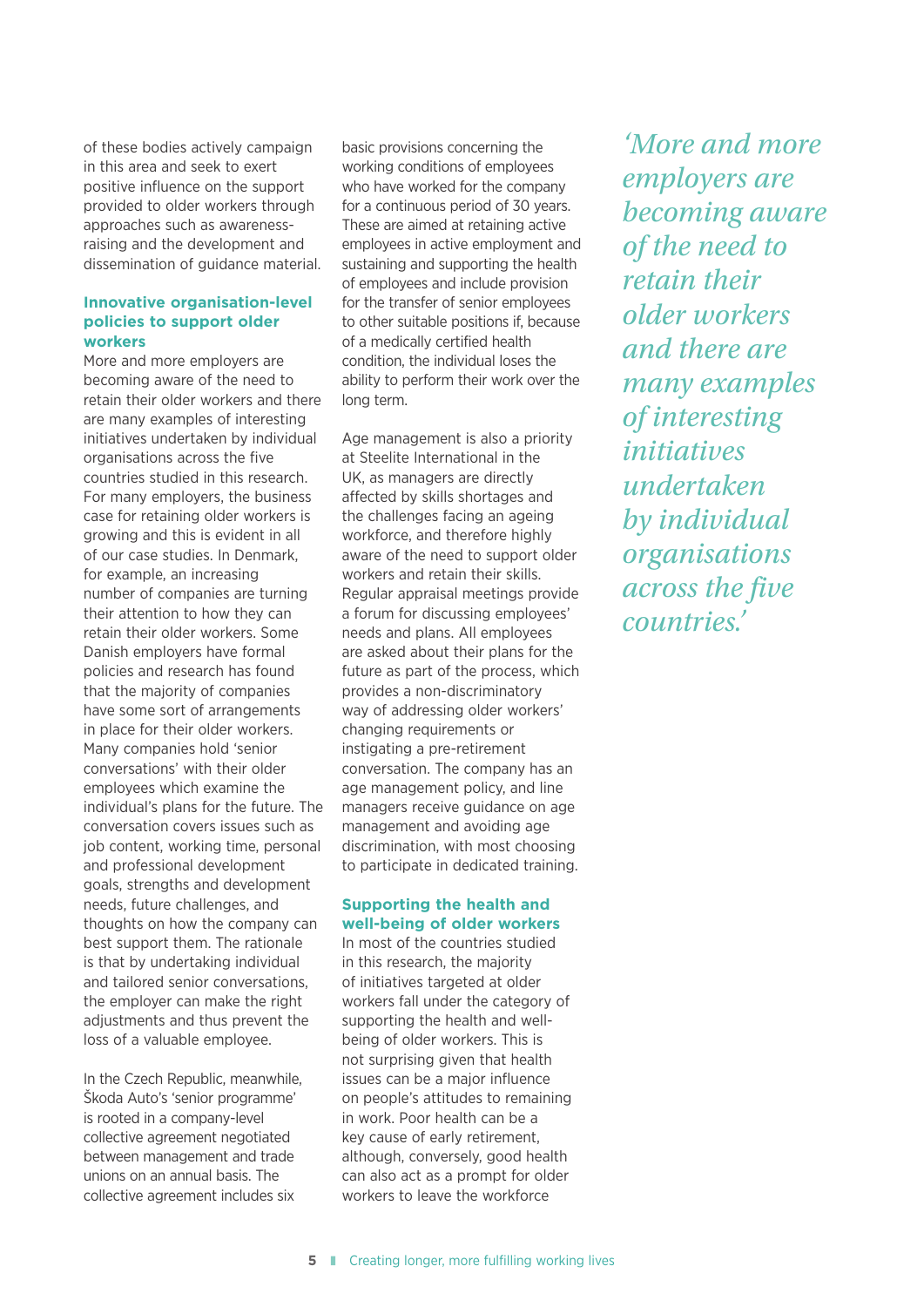and pursue other interests while they are fit and healthy. Therefore, it is important that employers don't have pre-conceived ideas about older workers' health, while at the same time being aware of workplace adjustments they may need to make to support some older workers to remain in work.

A number of our employer case studies across the five countries provide employees, and specifically older workers, with tailored health and safety consultations and programmes. The precise nature of these arrangements varies according to each individual company, although they are all tailored in some way to the needs of the workforce. For example, one of our UK case study companies, Steelite International, provides targeted health and wellbeing support for its workers, including access to a monthly on-site occupational health (OH) clinic; the OH service develops tailored support plans for individual employees which may comprise workplace adjustments, additional equipment, training, changes to working hours, or adjustments to an individual's role. This approach has allowed workers with health problems to return to, or remain in, work at Steelite.

There are also many examples of companies moving their older employees to different roles, adapting their workstations or allowing them to work more flexible hours or reduce their working time. In the construction sector, workers face particular challenges as they grow older and find that they cannot continue with work that is physically demanding. In one of our case studies, a large Danish construction company, a number of initiatives have been introduced to support older workers. These include increased flexibility in working hours and tasks, task rotation, conferences where older workers

are informed about available career opportunities and health checks.

#### **Helping older workers with care responsibilities**

Many older workers have ageing parents or relatives or spouses who need some degree of care. and responsibility for organising, or even carrying out, this care is increasingly falling on these workers as the population ages. In general, it is women who tend to carry a disproportionate burden of responsibility for care. A significant proportion of workers – the so-called 'sandwich generation' – may be coping with caring for young children and elderly or ill parents or partners. This demographic shift is creating an extra pressure on these workers, who have to balance their own working life with the care needs of parents or relatives. There is an increasing recognition that employers and the economy cannot afford to lose working carers, notably those in the group aged 40- and 50-plus, who face the greatest care demands, but are also key to the labour force because of their experience.

This issue is slowly gaining profile among policy-makers and employers, and there is growing recognition at an EU level, and in all five European countries that form the basis of this study, that more action is needed on the part of governments and employers to help workers in this position. With the exception of Denmark, where there is good state care provision, support for workers with eldercare responsibilities is in its infancy. Employers have in general not developed well-rounded policies in this area – although we have found some excellent examples of good practice among some employers in our case study research.

The relatively good level of state provision in place for eldercare in Denmark means that the families of older people typically do not have to arrange and manage care for them. Danish studies have shown that only a minority of elderly citizens who need care rely on personal help from their family members or other members of their social networks, because the state provision is comprehensive. However, some economists in Denmark note that, in the longer term, the Danish economy will also be under pressure because of the ageing of the Danish population and this trend will eventually bring pressure to bear on the system as it currently stands.

Providing help for older workers with care responsibilities should be a priority for employers. However, while a growing number of employers recognise that more support is needed in this area, many do not know what kind of provision will effectively support workers whose care responsibilities can be unpredictable and fluctuate considerably. Providing working carers with flexibility in their working hours would help many to balance their caring and work duties. Often, small changes can make all the difference to helping working carers reconcile work and care. The kind of working time flexibility that is provided, and how it is implemented in workplaces, will vary according to the collective agreements in place as well as any statutory provision that exists and a company's operations. However, some of our case study organisations in this report demonstrate that some employers are willing to invest considerable creativity and resource in facilitating older people's work–life balance in the later stages of their career.

It is clear from our study that organisations will need to think more imaginatively, and consult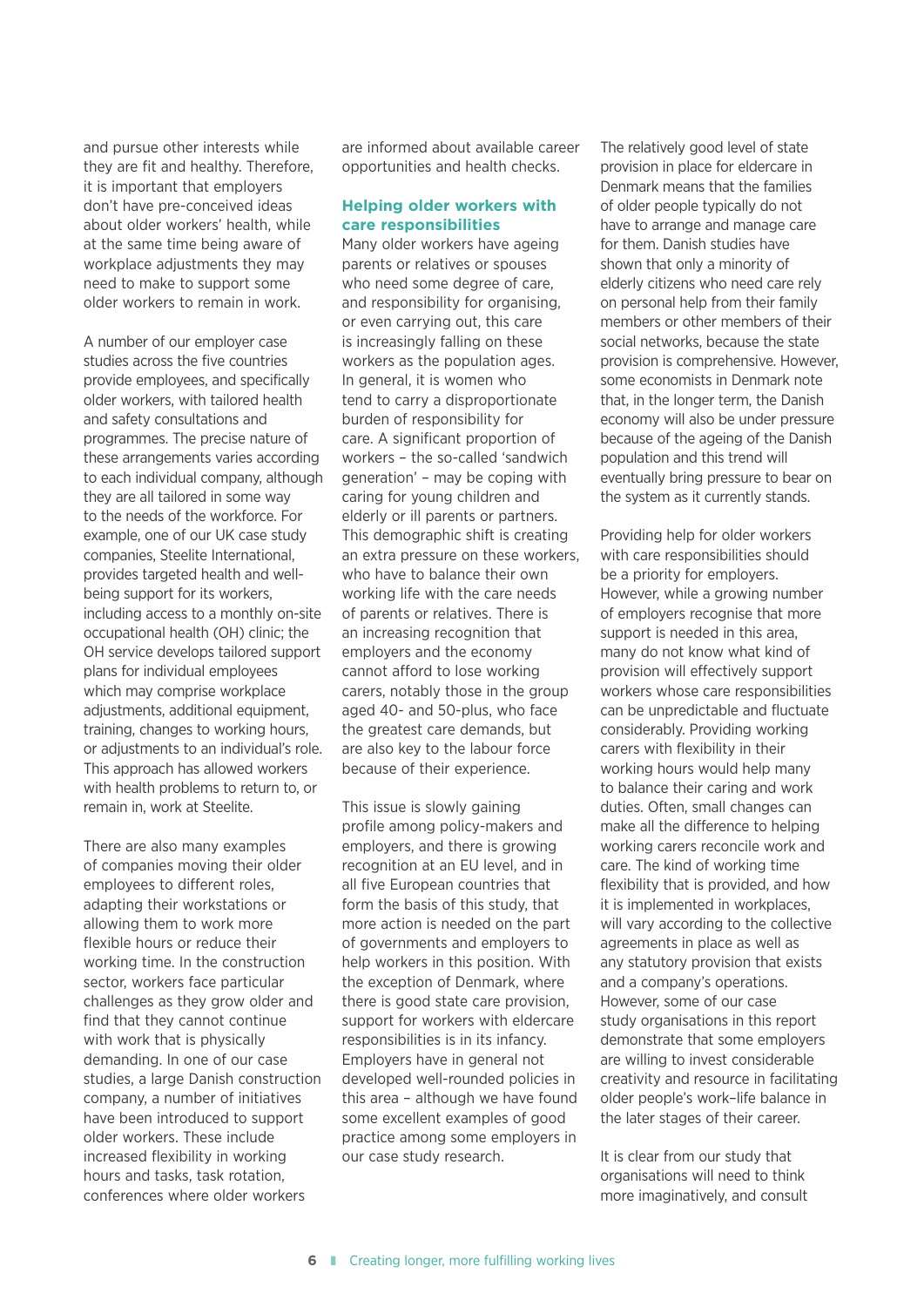their employees who have caring responsibilities, about the kind of support that could be provided within the needs of the business. While formal policies are important, supportive colleagues and line managers are also a central influence on the level of support received by working carers. Other approaches could include developing a dedicated policy outlining the support that the organisation provides, introducing unpaid or paid leave for carers, setting up a carers' network, and raising awareness and openness about the needs of working carers in the business. Organisations that fail to provide a supportive working environment for working carers risk losing valuable talent and skills at a time when both are set to become an increasingly valuable commodity.

#### **Working time**

Adjustments to working time are a key element of policy-makers' and employers' strategies to support older workers across the five countries in this study. Changes and/ or reductions to employees' working arrangements can help them to both manage care responsibilities and have a positive impact on their health and well-being.

In many cases, working time can be reduced, rendered more flexible, or broken up in different ways. Some employers across the five countries have specific policies in relation to the working time of older workers. For example, Arriva in Denmark offers all employees reduced working hours when they turn 60. The company also has a range of other types of flexible working arrangements, including job-sharing and a working time reduction scheme under which the employer carries on paying fully into the employee's pension scheme.

In the UK, flexible working is becoming more commonplace among the workforce as a whole because of technological advances and the statutory right for employees to request flexible working. However, further research is needed to assess the extent to which the recent legislative change concerning the right to request flexible working is actively supporting older workers in workplaces across the UK, and to investigate more widely the kind of flexible working arrangements that could best support people to sustain a more extended working life.

Many people in the 50-plus age group may welcome the opportunity to wind down their working hours or responsibilities as they approach retirement for a variety of reasons. A number of older workers in particular are likely to face particular work–life balance challenges if they care for elderly or ill relatives, for example. Ill-health issues may also prompt a desire or need to reduce an individual's work commitments. Therefore, flexible working can play a vitally important role in extending working life for people in a wide range of circumstances.

#### **Education and training**

Education and training is a key area that needs addressing if employers are going to be in a position to enhance the retention of older workers. If the skills and competences of older workers are kept up to date, particularly in fast-moving areas such as IT, they will be better equipped to remain in work. There are a number of examples of initiatives from the countries studied that focus on the education, training and lifelong learning of older workers. For example, the Czech Government provides tax concessions for employers if they provide further training for older workers. Denmark, meanwhile, is among the EU countries with the highest level of participation in adult

*'In the UK, flexible working is becoming more commonplace among the workforce as a whole because of technological advances and the statutory right for employees to request flexible working.'*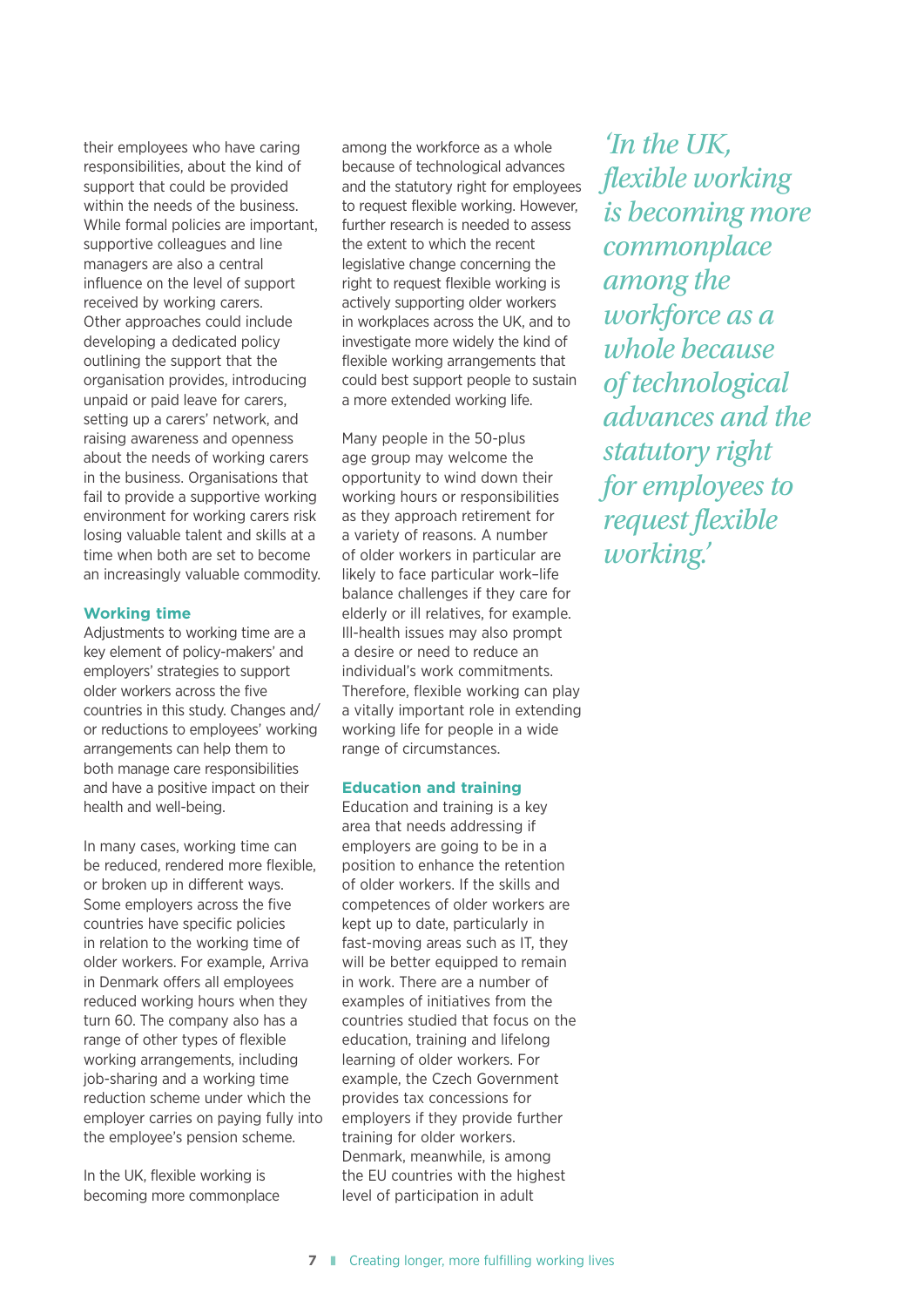education and continuing training, competence development at work and liberal adult educational activities – all of which impact on the retention and employability of older workers.

At company level, older employees can benefit hugely from targeted training and redeployment to more suitable, alternative duties. In the case of some older manual workers, some of our employer case studies show that training in literacy and numeracy has helped these workers to function in different roles in the organisation.

#### **Managing retirement**

One of the major issues facing older workers and their employers is how to manage the transition into retirement. Some countries, including Denmark and the UK, have now abolished their default retirement age while a common trend is to raise the statutory pension age. Many countries have also curbed early retirement, realising that although this was a good solution in the short term to reducing headcount in the least disruptive way, it deprives the labour market of valuable resources and deprives individuals of meaningful paid activity.

The policies that employers have in place to help ease older workers' transition into retirement are crucial for supporting their ability to retire at a time, and in a way, that suits their needs. There are many schemes, at sectoral and company level, which enable employees to reduce their working time in the final years of their career and allow flexibility in how to achieve this. It should be remembered that everyone's circumstances and attitudes towards retirement are different and arrangements should be tailored to individual needs as far as possible. Arrangements such as phased or partial retirement, and positive discussions about people's retirement plans, can encourage people to plan ahead for their retirement and balance their work and personal circumstances.

#### **Countering prejudice and fostering an age-inclusive workforce**

Older workers can experience prejudice and stereotypical attitudes – often in the form of unconscious, rather than overt, bias – from employers, colleagues and society in general. Often, these attitudes reflect misconceptions about older workers' flexibility, ability to learn and their general skills and qualification levels. Workplace culture and practice can have a powerful impact on people's views and behaviour, but attitudes towards older people at work are likely to be based on deeply held and often unconscious beliefs that have their roots in much wider society. It can be challenging for employers to counter people's broader societal perceptions that begin to be shaped from the day they are born. However, if younger employees have negative perceptions of older colleagues, especially if they consider them a liability, these stereotypical attitudes and prejudices can act as a significant barrier to older workers' continued employment, as well as hindering effective intergenerational working. If these undercurrents exist in the workplace, management may not be aware or may not have the tools or knowledge to counteract them. Therefore, employers across Europe – and indeed in the five countries we focus on in this study – face a significant challenge in creating an inclusive and age-diverse culture where people of all generations feel comfortable and appreciated by management and their peers, regardless of age.

On the positive side, many people spend a considerable proportion of their time at work, and the attitudes, policies, culture and management practice that they encounter there can have a significant effect on their perceptions about issues such as age diversity and the role of older workers. Policies aimed at supporting older workers and encouraging their continued participation in the workforce cannot be implemented in isolation – it is not about targeting one age group at the perceived expense of another, and employers will only succeed if they develop and implement initiatives to extend working life in the context of nurturing an age-diverse workplace.

Employer and management behaviour definitely has the scope to shape employee attitudes. One way to counter age-related prejudice in the workplace is to provide training for line managers, because it is typically managers who implement policies on a day-to-day basis and regulate access to support and adjustment mechanisms for older workers to enable them to extend their working lives. Another way of countering potential bias against older workers and foster an agediverse workforce is to encourage their involvement in mentoring younger workers. In this way, their skills and experience are appreciated and valued by both the organisation and younger colleagues, helping to nurture intergenerational learning and inclusivity.

#### **Conclusions and policy recommendations**

Although each country is different in terms of its institutional framework, its history, its economy and its cultural norms and expectations, a range of common themes emerges from our comparative study. All countries recognise that there is a growing need to address the issue of how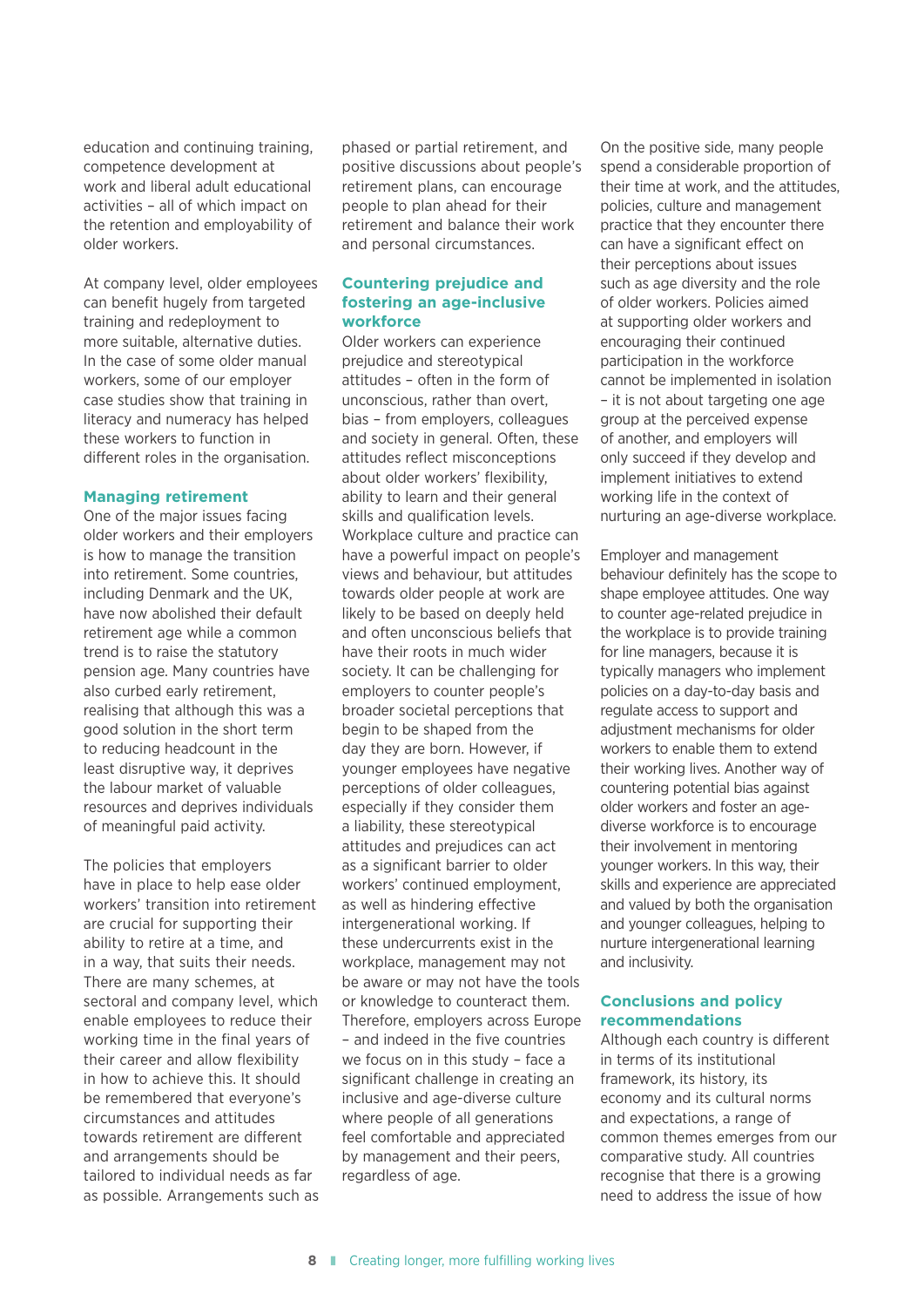to support older workers, given current demographic, social and financial trends. However, in most countries there is a lack of formal and cohesive policies on how to address this pressing employment imperative at an organisational level. In countries where the social partners play an active role in company-level policy formulation, such as France, legislative provisions that require the social partners to negotiate companylevel agreements on supporting older workers have resulted in active engagement on this issue at company level.

Getting the balance right when managing older workers should be a key priority for employers because there are many different perspectives and policies that should be taken into account. Any policies and practices that an employer implements for one group of workers need to be balanced and aligned with the organisation's other people management policies and applied consistently and fairly across every section of the workforce. The employer's vision should be to develop an inclusive and agediverse organisation with a culture that encourages collaboration at a multi-generational level.

The following recommendations focus on some key areas that have been highlighted by this research, but they are not exhaustive – there are many other workplace factors besides those covered in the study that employers need to consider if they are going to be in a position to create longer and more fulfilling working lives for older workers. Therefore, these recommendations should be regarded more as guiding principles that are a starting point for employers to develop a holistic policy to attract and retain the valuable skills and talent of older workers:

#### **1 Workforce planning and age-diversity monitoring:**

different sectors and individual organisations will have varying experiences and resourcing needs resulting from the ageing demographic. Every employer should collect workforce data on a regular basis so that it can understand the age profile of its workforce; for example, to what extent does it rely on older workers and what action does it need to take to attract a more age-balanced workforce? Organisations can only manage if they have accurate and detailed monitoring data for each part of their operations; this approach will help them to prepare for future resourcing needs and offer the appropriate, tailored support to individuals as they move through their careers.

**2 Support employee health and well-being:** ill health is one of the main reasons that people leave the workforce early, but there is no reason why many people cannot carry on working for longer if they receive the right support, and employers are willing to make – often minor – adjustments to facilitate their ongoing participation in work. People working in physically or psychologically demanding jobs are most likely to feel that they cannot continue in their role and employers could be prepared to retrain or reskill in these circumstances. However, many people are in jobs that could be continued by people well into their fifties and sixties – and even their seventies – if employers are prepared to offer flexibility such as a reduction in responsibilities or working hours, and specific health and wellbeing support such as access to counselling, occupational health advice and health checks. Line managers are crucial in providing support for people's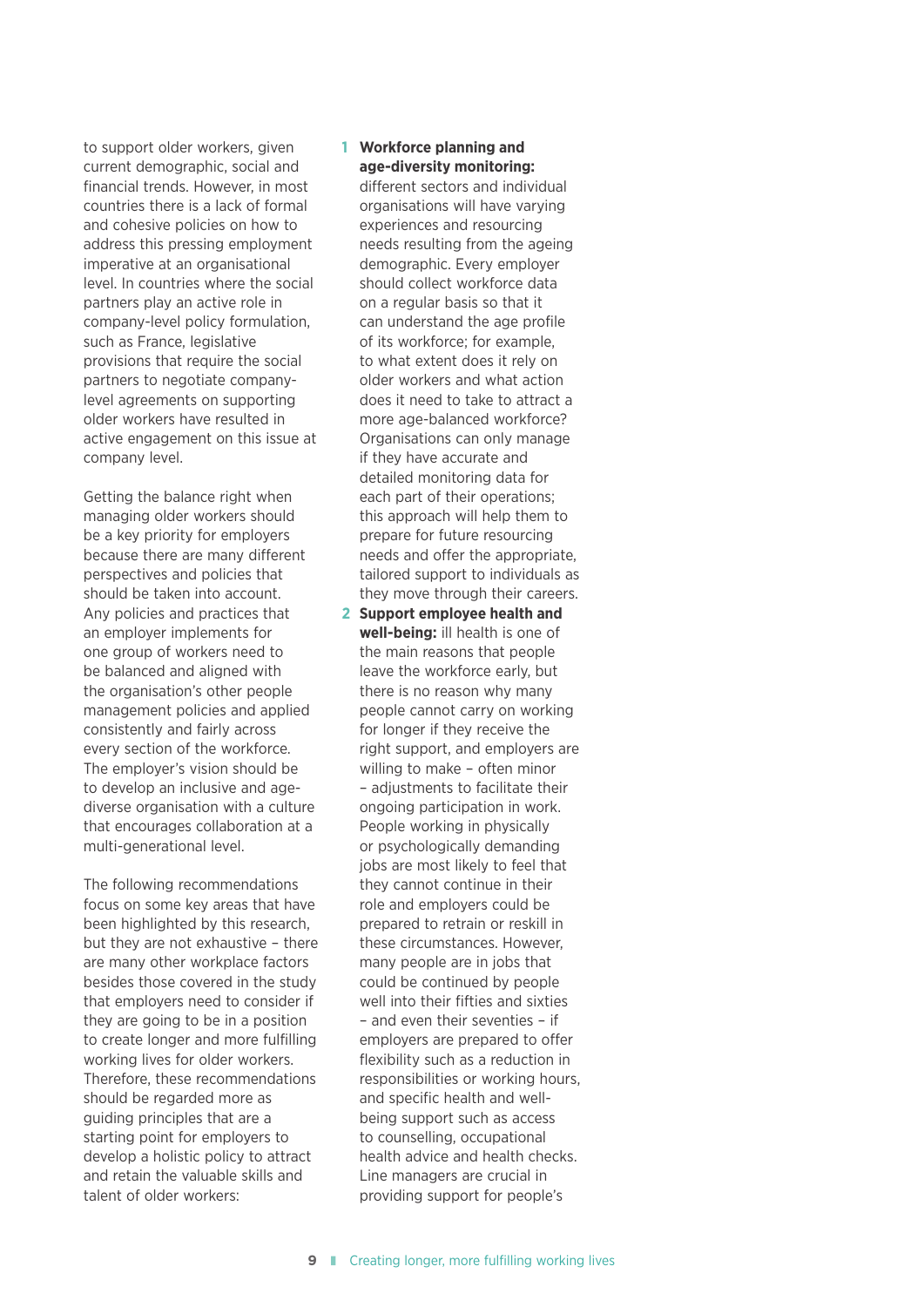health and well-being, effectively managing sickness absence and good rehabilitation for people with a chronic health problem. and spotting early signs of potential ill health.

- **3 More creative and cohesive provision for people with caring responsibilities:** the high proportion of informal care provided by older workers (in four of the five countries studied here) means that employers need to do much more to help people balance work and caring responsibilities. Typically, the most effective type of support is likely to take the form of flexibility in working hours and/or the ability to take time off work – although sometimes these adjustments can be small scale and still make a significant difference to the individual's ability to reconcile their work and caring roles. Different countries have different types of provision in place on which to build, but employers could do more to tailor such arrangements to suit the needs of individuals. The often unpredictable demands that are placed on people when caring for a relative who is ill and/or old means that many organisations will need to think more creatively about the kind of support and flexibility that employees in this position may need. Employers could also consider providing other types of support evident in some of our case study organisations – such as access to practical, expert sources of advice, support networks and counselling services.
- **4 More flexibility in working time:**  changes and/or reductions to employees' working arrangements can help them to both manage care responsibilities and have a positive impact on their health and well-being. Some people

in their fifties or sixties may simply want to reduce their work commitments and would welcome a change in their working hours to pursue other interests. In many cases, working time can be reduced, rendered more flexible, or broken up in different ways. Our case study data demonstrate the extent to which some organisations are prepared to go in order to retain valuable talent, devising a range of creative working arrangements to appeal to the varied needs of their older employees. While the exact format of flexible working arrangements would need to be acceptable to both the organisation's operations and its social partnership arrangements, if applicable, the flexible working arrangements outlined here should serve as inspiration for employers across geographical boundaries.

**5 Providing training and development support:** all employees, regardless of age, need training and development support to keep their skills up to date and enable them to plan the next stage of their career. Employers need to ensure not only that older workers are not overlooked when offering training opportunities but are given the chance to retrain and develop their skills to enhance their employability. Older workers need to continue to feel motivated and challenged in their role, and line managers are key to ensuring that people know they are still valued by the organisation. There are a number of tools and approaches available to employers, including performance management and development reviews. Employers could consider adopting a similar approach to Denmark's 'senior conversation', where managers have a sensitive and open discussion with older workers

about their expectations for the next career stage and/or retirement. A similar concept in the UK is the 'mid-life career review', which could be more widely adopted in the UK and beyond to support people's health and career in their later years of employment. However, there is no reason why these development discussions should not take place in the workplace at every phase of a person's career, but be tailored to suit individuals' working needs and aspirations as they progress through every stage of their working life.

**6 Managing retirement:** the policies that empIoyers have in place to help ease older workers' transition into retirement are crucial for supporting their ability to retire at a time, and in a way, that suits their needs. It should be remembered that everyone's circumstances and attitudes towards retirement are different and arrangements should be tailored to individual needs as far as possible. Now that the default retirement age has been abolished in many countries, technically people can carry on working for as long as they wish, but this does not mean that employers should not take a proactive approach to supporting people in their plans as they approach the latter stage of their career. In the UK, for example, managers can be reluctant to raise retirement issues with employees for fear of falling foul of anti-age discrimination law, but it is important that managers feel able to have an open and honest discussion to support older workers. Arrangements such as phased retirement, and positive discussions about people's retirement plans, can encourage people to plan ahead for their retirement and balance their work and personal circumstances.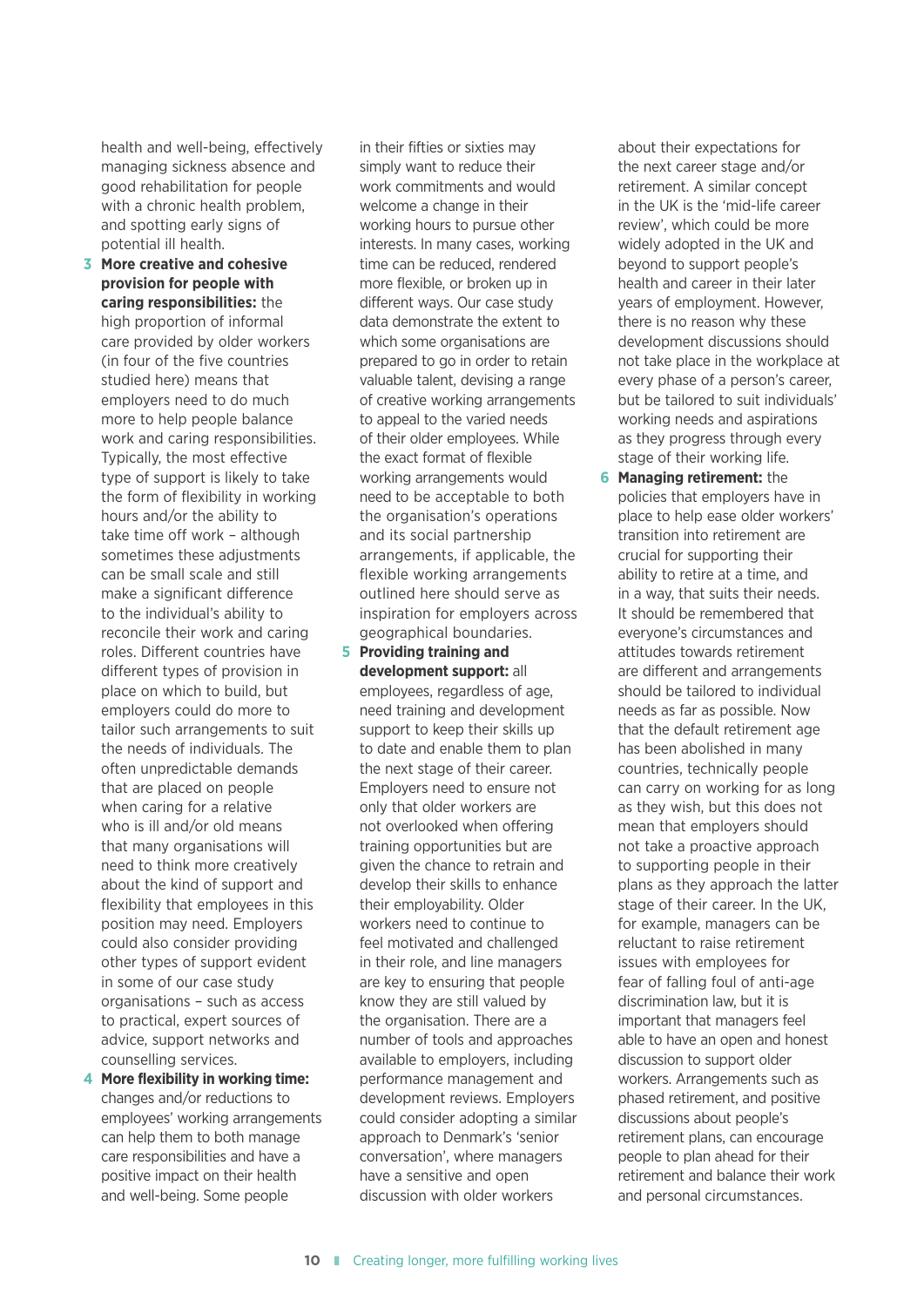#### **7 Building an inclusive and age-diverse culture:**

no amount of policies to support older workers will be effective unless the employer introduces them within the context of fostering an agediverse culture that values all age groups. This does not mean that employers shouldn't introduce bespoke policies to support fuller and longer working lives for older workers and increase their choices; however, a tailored programme for one age group could have implications for other sections of the workforce. Therefore, employers need to think through how certain policies and programmes targeted at one age group will impact on the whole workforce, and what kind of practices will encourage a culture that celebrates diversity across all age groups. Individuals carry with them beliefs that can be entrenched from an early age, and age stereotyping and prejudice exist in wider society, not just in workplaces. Although it can be challenging, employers can develop a working environment that fosters age diversity and does not tolerate bias based on age, even if it is unconscious. Training for managers and employees on unconscious bias can be one way of countering prejudice against older (and younger) people.

#### **8 Tailoring solutions to suit individual need and training managers:** while it

is important that employers' policies to facilitate older workers' participation at work are implemented fairly and consistently across the organisation, it is also important to remember that individuals' circumstances and attitudes can vary considerably. This is why it is not possible to make assumptions about older workers – even if some people's circumstances are similar, they could still have very different expectations about what they want from work in their later life. If an older worker is fit and healthy, for example, this fact could be a push or pull factor in relation to work. Therefore, as far as is possible within the needs of the business, employers should tailor working arrangements and support for older workers based on individual need, and managers should review individual arrangements on a regular basis to ensure they are still meeting individual need. The common thread running through all of these guiding principles is the role played by line managers. Ultimately, it is the relationship that an individual has with their line manager, and the level of support they receive, that is likely to influence their decision to stay or leave an organisation. Therefore, line managers should be appropriately trained to ensure that they are able to meet the needs of a diverse workforce, and are competent and confident to have sensitive conversations with people to discuss their needs and aspirations.

*'...it is not possible to make assumptions about older workers – even if some people's circumstances are similar, they could still have very different expectations about what they want from work in their later life.'*